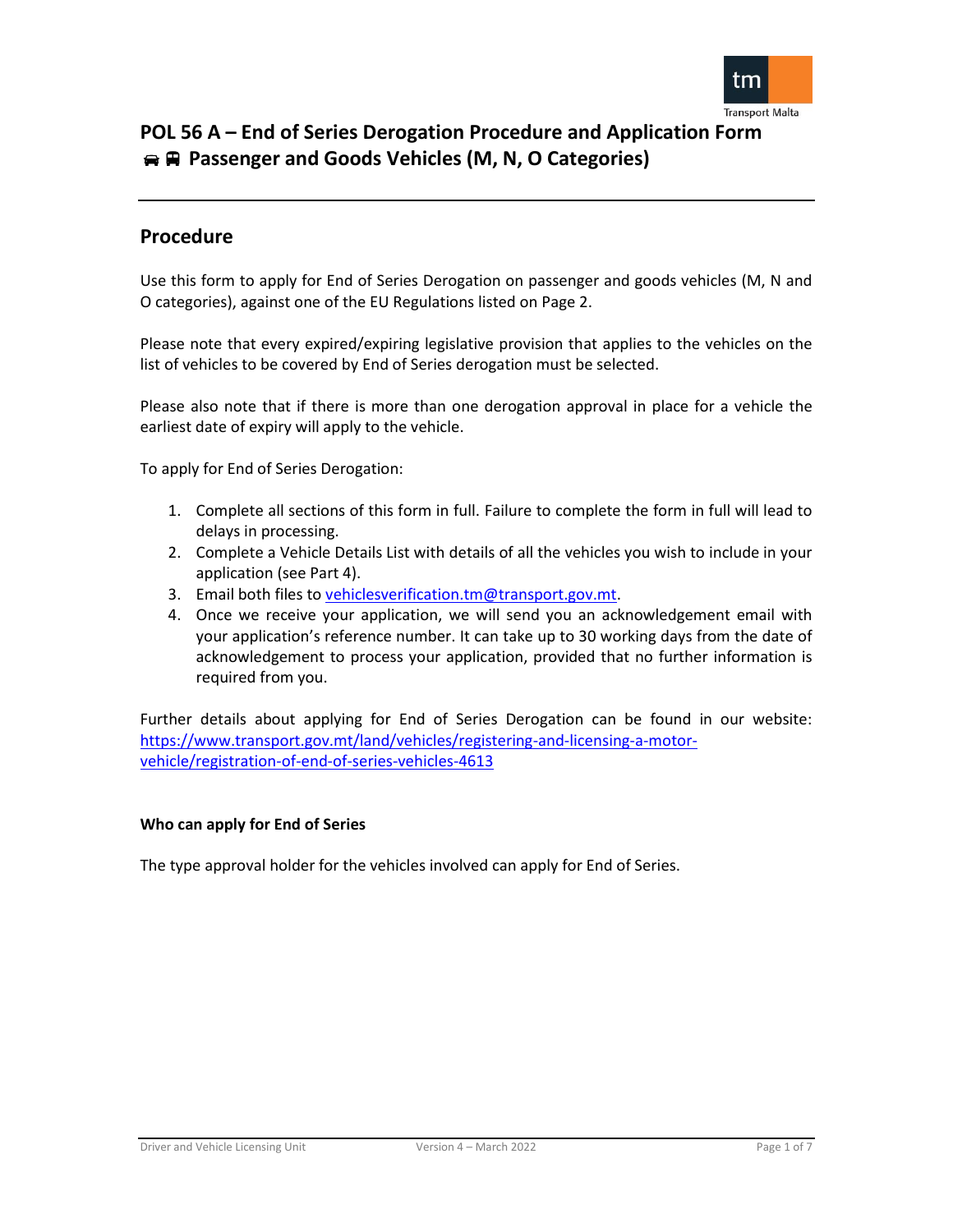

## **Application**

## **Part 1: Select the legislation you are applying for derogation against**

| X | <b>Regulation</b>  | <b>Summary</b>                                            | <b>End-Of-Series Derogation</b><br><b>Expiry Dates</b> |            |
|---|--------------------|-----------------------------------------------------------|--------------------------------------------------------|------------|
|   |                    |                                                           |                                                        |            |
|   |                    |                                                           | Complete                                               | Completed  |
|   | (ECE)<br><b>UN</b> | <b>Description:</b> Steering Equipment                    | 31/03/2022                                             | 31/09/2022 |
|   | Regulation         | Compliance only with requirements of UN R79-01            |                                                        |            |
|   | 79.02              | Last date of Registration: 31/03/2021                     |                                                        |            |
|   |                    | Eligible<br>vehicles:<br>Manufactured<br>before           |                                                        |            |
|   | Regulation         | 01/01/2021<br>Description: Mandatory compliance with AVAS | 30/06/2022                                             | 31/12/2022 |
|   | (EU)               | (Acoustic Vehicle Alerting System) requirements.          |                                                        |            |
|   | 540/2014           | Applies to all hybrid electric and pure electric          |                                                        |            |
|   | UN<br>(ECE)        | vehicles for categories M & N                             |                                                        |            |
|   | Regulation         | Last date of Registration: 30/06/2021                     |                                                        |            |
|   | 138                | Eligible<br>vehicles:<br>Manufactured<br>before           |                                                        |            |
|   |                    | 01/04/2021                                                |                                                        |            |
|   | (ECE)<br>UN        | Description: Mandatory compliance for Rear                | 31/08/2022                                             | 28/02/2023 |
|   | Regulation         | underrun protective devices (RUPD'S) - UN                 |                                                        |            |
|   | 58.03              | Regulation 58.03 for Category M, N & O                    |                                                        |            |
|   |                    | Last date of Registration: 31/08/2021                     |                                                        |            |
|   |                    | Eligible<br>vehicles:<br>Manufactured<br>before           |                                                        |            |
|   | (ECE)<br><b>UN</b> | 01.06.2021<br><b>Description: Steering Equipment</b>      | 31/08/2022                                             | 28/02/2023 |
|   | Regulation         | Compliance only with requirements of UN R79-02            |                                                        |            |
|   | 79.03              | Last date of Registration: 31/08/2021                     |                                                        |            |
|   |                    | Eligible<br>vehicles:<br>Manufactured<br>before           |                                                        |            |
|   |                    | 01/06/2021                                                |                                                        |            |
|   | <b>UN</b><br>(ECE) | <b>Description: Seatbelt Reminder</b>                     | 31/08/2022                                             | 28/02/2023 |
|   | Regulation         | Compliance only with requirements of UN R16-06            |                                                        |            |
|   | 16.07              | Last date of Registration: 31/08/2021                     |                                                        |            |
|   |                    | Eligible<br>vehicles:<br>Manufactured<br>before           |                                                        |            |
|   |                    | 01/06/2021                                                |                                                        |            |
|   | Regulation         | <b>Description:</b> Emissions Standards                   | 31/12/2022                                             | 30/06/2023 |
|   | (EU)<br>2017/1151  | N1 Class II<br>Euro 6d-TEMP-EVAP-ISC                      |                                                        |            |
|   |                    | Character: CH                                             |                                                        |            |
|   |                    | Last date of Registration: 31/12/2021                     |                                                        |            |
|   |                    | Eligible<br>vehicles:<br>Manufactured<br>before           |                                                        |            |
|   |                    | 01/10/2021                                                |                                                        |            |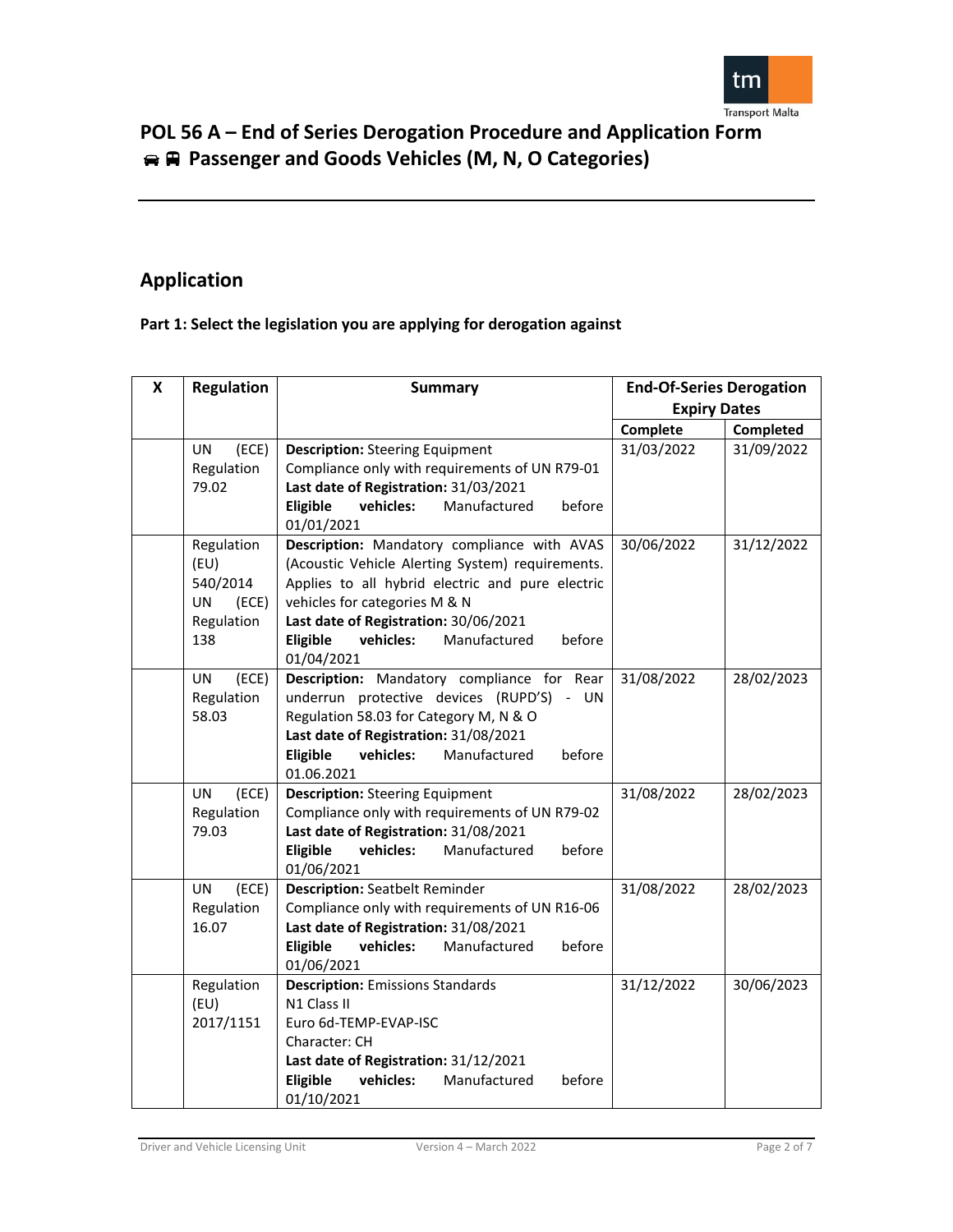

| Regulation | <b>Description:</b> Emissions Standards                | 31/12/2022 | 30/06/2023 |
|------------|--------------------------------------------------------|------------|------------|
| (EU)       | N1 Class III, N2                                       |            |            |
| 2017/1151  | Euro 6d-TEMP-EVAP-ISC                                  |            |            |
|            | Character: CI                                          |            |            |
|            | Last date of Registration: 31/12/2021                  |            |            |
|            | vehicles:<br>Manufactured<br>before<br><b>Eligible</b> |            |            |
|            | 01/10/2021                                             |            |            |
| Regulation | <b>Description:</b> Emissions Standards                | 31/12/2022 | 30/06/2023 |
| (EU)       | N1 Class II                                            |            |            |
| 2017/1151  | Euro 6d-ISC                                            |            |            |
|            | Character: AN                                          |            |            |
|            | Last date of Registration: 31/12/2021                  |            |            |
|            | before<br>Eligible<br>vehicles:<br>Manufactured        |            |            |
|            | 01/10/2021                                             |            |            |
| Regulation | <b>Description:</b> Emissions Standards                | 31/12/2022 | 30/06/2023 |
| (EU)       | N1 Class III, N2                                       |            |            |
| 2017/1151  | Euro 6d-ISC                                            |            |            |
|            | Character: AO                                          |            |            |
|            | Last date of Registration: 31/12/2021                  |            |            |
|            | before<br>Eligible<br>vehicles:<br>Manufactured        |            |            |
|            | 01/10/2021                                             |            |            |
| Regulation | <b>Description:</b> Emissions Standards                | 31/12/2022 | 30/06/2023 |
| (EU)       | N2, N3                                                 |            |            |
| 582/2011   | Euro VI Step D                                         |            |            |
|            | Last date of Registration: 31/12/2021                  |            |            |
|            | Eligible<br>Manufactured<br>vehicles:<br>before        |            |            |
|            | 01/10/2021                                             |            |            |

### **Part 2: Vehicle manufacturer details**

Only one make can be applied for per application.

| Make                       |  |
|----------------------------|--|
| (trade name of             |  |
| manufacturer)              |  |
| Vehicle category (M, N, O) |  |
|                            |  |
|                            |  |
| Name and address of        |  |
| manufacturer               |  |
|                            |  |
| Address of assembly plant  |  |
|                            |  |
|                            |  |
|                            |  |

Driver and Vehicle Licensing Unit Version 4 – March 2022 Page 3 of 7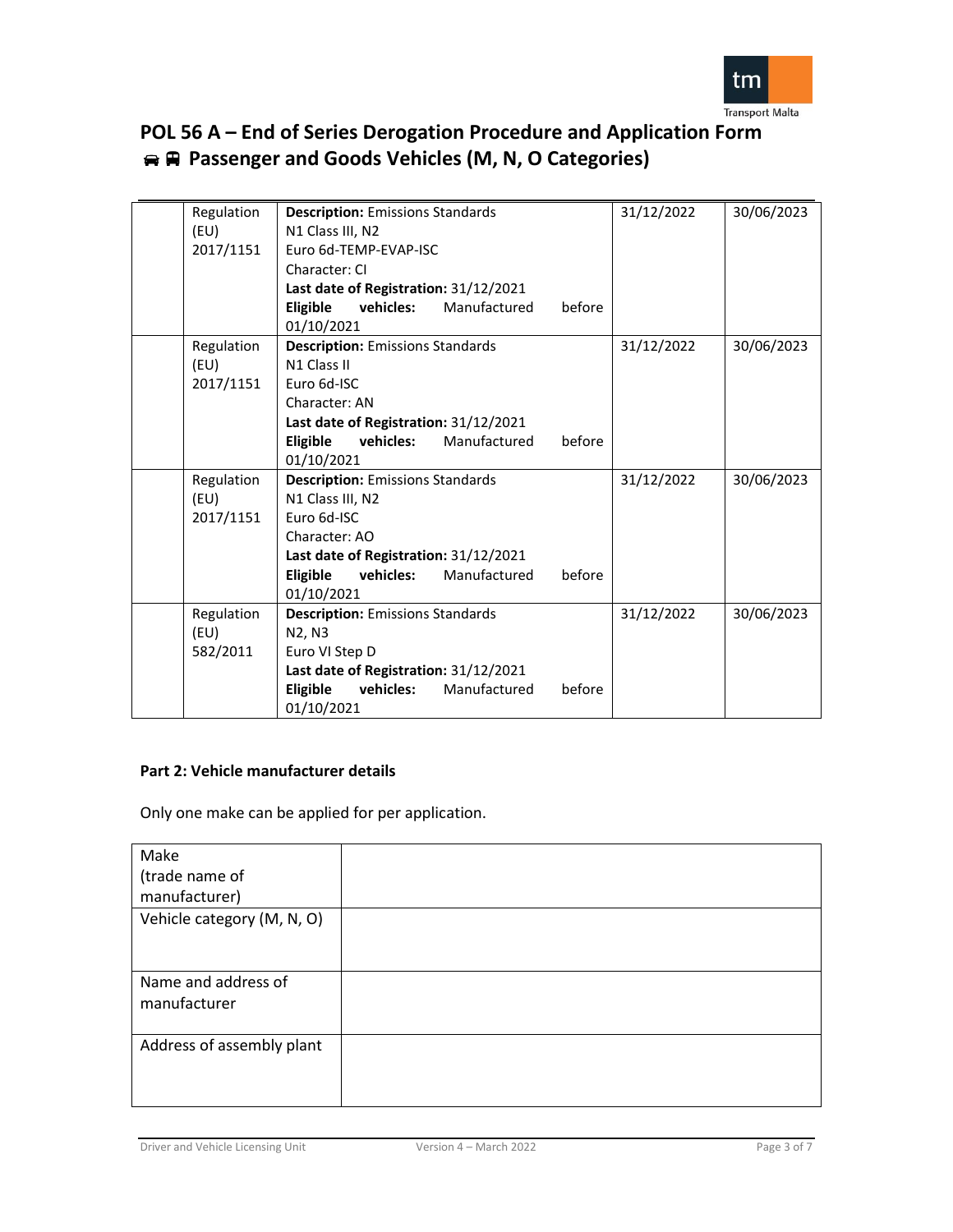

### **Part 3: Number of vehicles involved**

| Provide the number of vehicles you are |  |
|----------------------------------------|--|
| applying for                           |  |
|                                        |  |

### **Part 4: Vehicle details**

Please download and complete the Vehicle Details Template from the [website](https://www.transport.gov.mt/land/vehicles/registering-and-licensing-a-motor-vehicle/registration-of-end-of-series-vehicles-4613) to supply your vehicle details. You may include Single and Multi-Stage vehicles in the same file. Once completed, email the vehicle details list together with your application to [vehiclesverification.tm@transport.gov.mt.](mailto:vehiclesverification.tm@transport.gov.mt)

### **Part 5: State the economic and/or technical reasons for making this application**

Manufacturers are required to include in their application justifiable technical or economic reasons for not being able to comply with the implementation deadlines of the new requirements. If there is not a clear justification, then a derogation cannot be granted.

Justification to be provided in the box below: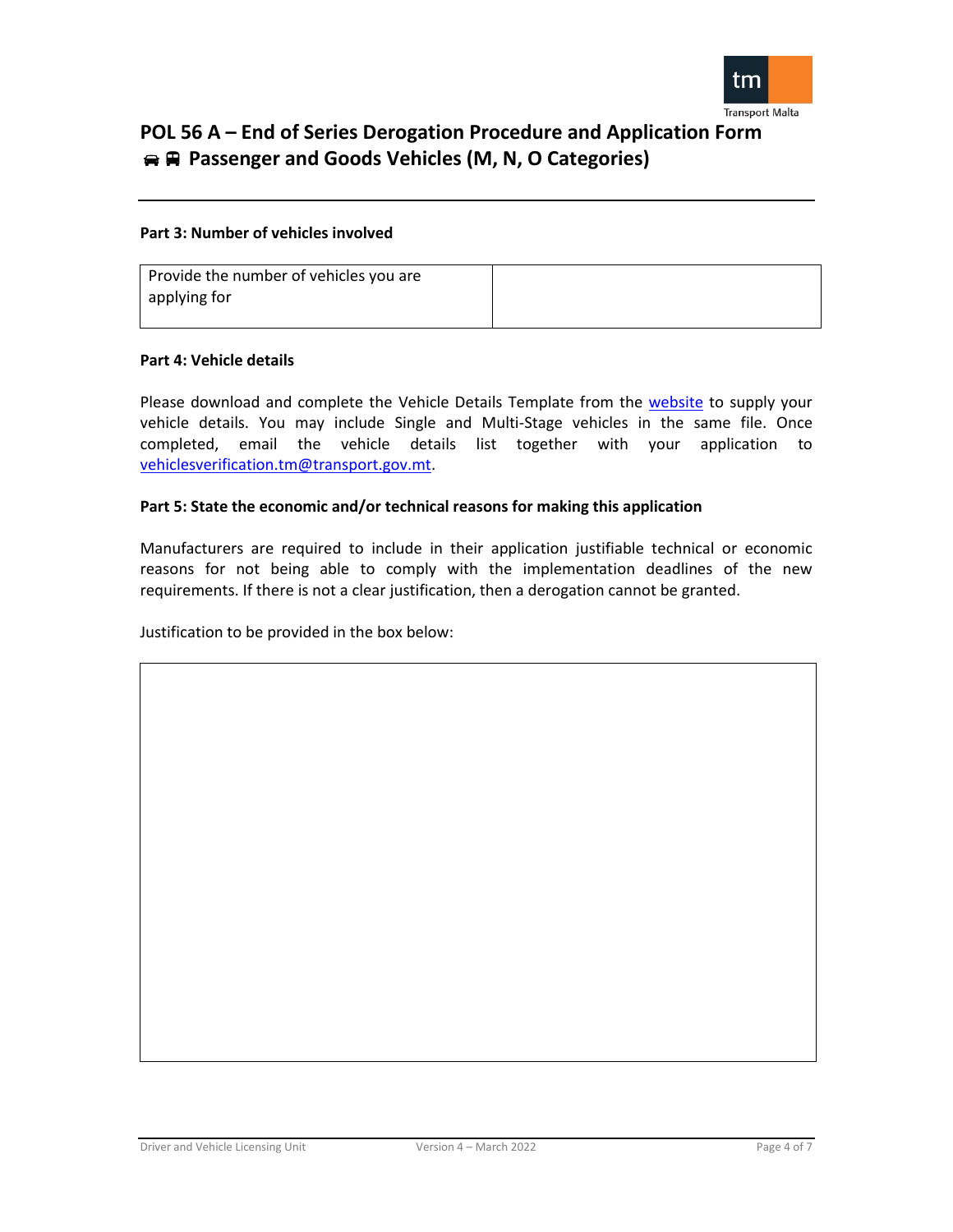

### **Part 6: Declaration and applicant signature**

**Declaration:** I, the undersigned, declare that:

 $\square$  The information provided in this form and the Vehicle List spreadsheet is accurate;

 $\square$  The vehicles included in the application are intended to be registered in Malta;

 $\square$  The vehicles included in the application are physically located in the EU at the time of application;

 $\square$ The vehicles included in the application have been manufactured at least three months before the legislation comes into force;

 $\Box$ I am applying on behalf of the type approval holder.

Please enter the name and address of the type approval holder below.

| Signed on behalf<br>of |              |  |
|------------------------|--------------|--|
| Applicant's name       | Date         |  |
| Signature              | Rubber Stamp |  |

Your contact details:

| Address |  |
|---------|--|
|         |  |
|         |  |
| Email   |  |
|         |  |
|         |  |
|         |  |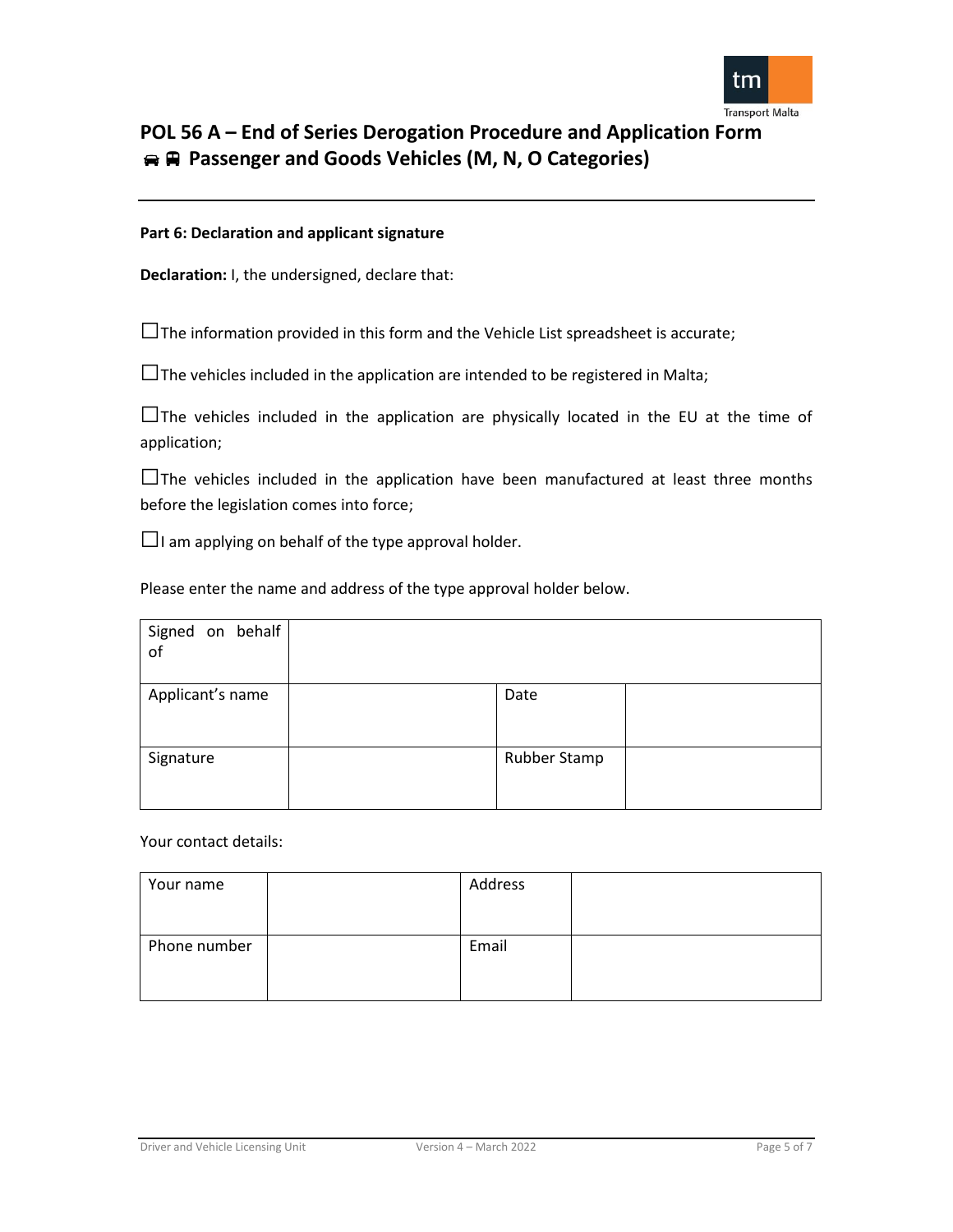

### **PRIVACY INFORMATION**

Transport Malta of Triq Pantar, Lija, Malta LJA2021 is the Data Controller for the purpose of the Data Protection Act CAP 586 and General Data Protection Regulation (EU) 2016/679 (GDPR). This Privacy Notice sets out the way in which we collect and process your Personal Information, as well as the steps we take to protect such information.

#### **1. The information we collect and how we use it**

- 1.1. The various directorate of Transport Malta process different types of information; which information is used explicitly for the service requested through the respective form and for purposes which are inherently related thereto including the fulfilment of any legal obligation to which the Authority is subject. It is to be noted that if the required information is not provided the said application/request for service may not be processed.
- 1.2. The primary purpose for processing the information is mainly to process the application/request for the required service; however, your Personal Information may also be used for ancillary purposes that include but are not limited to:
	- Manging enquiries, requests and complaints;
	- Managing legal claims;
	- Sending service related notifications; and
	- Providing information with regards to any legislative amendments which may affect the services offered to you.

#### **2. To whom we disclose information**

- 2.1. This information will be solely used for the reasons detailed above. However there may be cases where personal information is shared with the following third parties for reasons listed below;
	- Any law enforcement body that may have any reasonable requirement to access your personal information;
	- Third party entities that may be entrusted by Transport Malta to process part of or all the data related to the service requested through this application form; and
	- Third parties to whom disclosure of data may be required as a result of legal obligations imposed on us.
- 2.2. In the event that your Personal Information needs to be shared with entities outside of the European Union (EU) or the European Economic Area (EEA), the Authority shall always ensure that the appropriate safeguards are in place, in accordance with applicable data protection law.

#### **3. Data Subject Rights**

- 3.1. With respect to your privacy rights, Transport Malta is obliged to provide you with reasonable access to the Personal Data that you have provided to us. Your other principal rights under data protection law are:
	- a. the right for information;
	- b. the right to access;
	- c. the right to rectification;
	- d. the right to erasure;
	- e. the right to restrict processing;
	- f. the right to object to processing;
	- g. the right to data portability;
	- h. the right to complain to a supervisory authority and/or seek judicial remedy; and
	- i. the right to withdraw consent.